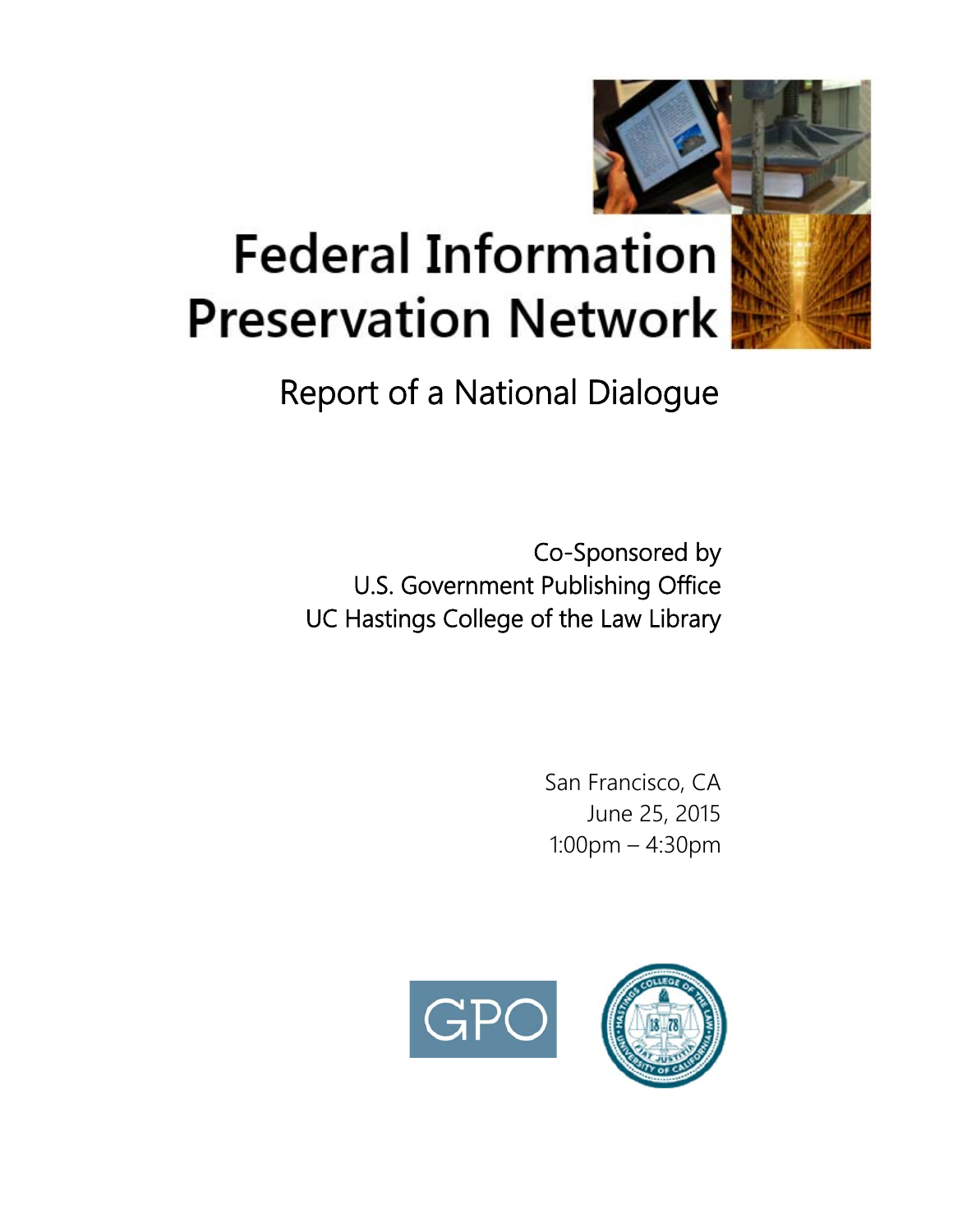# Executive Summary

GPO's Federal Information Preservation Network (FIPNet) is a strategic initiative to expand Federal Depository Library Program (FDLP) library collections and the content for GPO's Cataloging and Indexing Program (C&I) comprehensive index of Government information, or the National Bibliography, while at the same time guaranteeing the public long-term access to the Government's publications and information from libraries, Government entities, coalitions, and organizations working to ensure free access for future generations. GPO in collaboration with its FIPNet partners will contribute to the preservation of both tangible and digital Government information.

To build a sustainable preservation model GPO took into consideration the parameters included in the National Academy of Public Administration (NAPA) 2013 report, Rebooting the Government Printing Office: Keeping America Informed in the Digital Age., and recommendations; what was learned from depository libraries during the 2012 FDLP Forecast Study; and preservation best practices. FIPNet resulted from a model that had to have the following attributes:

- Collaborative;
- Leverage activities already undertaken;
- Flexible/Scalable;
- Partners beyond the FDLP; and
- Within GPO's statutory and regulatory guidance.

GPO's plan to preserve tangible and digital Government information had been discussed with the depository library community since the spring of 2014. Superintendent of Documents Mary Alice Baish saw the 2015 Annual Meeting of the American Library Association as an opportunity to have a discussion and obtain feedback on the plan from stakeholders representing the broader library community and convened a meeting June 25, 2015 at the University of California Hastings College of Law Library in San Francisco, California.

John Palfrey, Head of School at Phillips Academy in Andover and founding chairman of the Digital Public Library of America, provided opening remarks for the National Dialogue, and discussion was facilitated by Joan Lippincott of the Coalition of Networked Information (CNI). There were twenty people in attendance who are leaders of, or who have had experience with, collaborative networks; attendees were knowledgeable professionals who represented various libraries and library-related organizations. A list of organizations represented at the National Dialog is included in this report.

One of the most important outcomes from the day's discussion was the validation of GPO's assumptions and FIPNet framework for preserving Government information for future generations. Recurring themes for suggested actions or approaches for a successful preservation network were identified:

- Collaboration and Need for Inclusiveness;
- Map the Preservation Landscape;
- Inventory and Bibliographic Control;
- Strategy for Acquiring Born Digital content;
- Develop and Promote Guidelines and Best Practices; and
- Develop Success measures.

GPO will implement FIPNet with the above strategies and actions in mind.

*"What you're doing in the form of FIPNet, and leading a national dialogue around it, strikes me as exactly the right metaphor for the moment in history that we're at."*

~ John Palfrey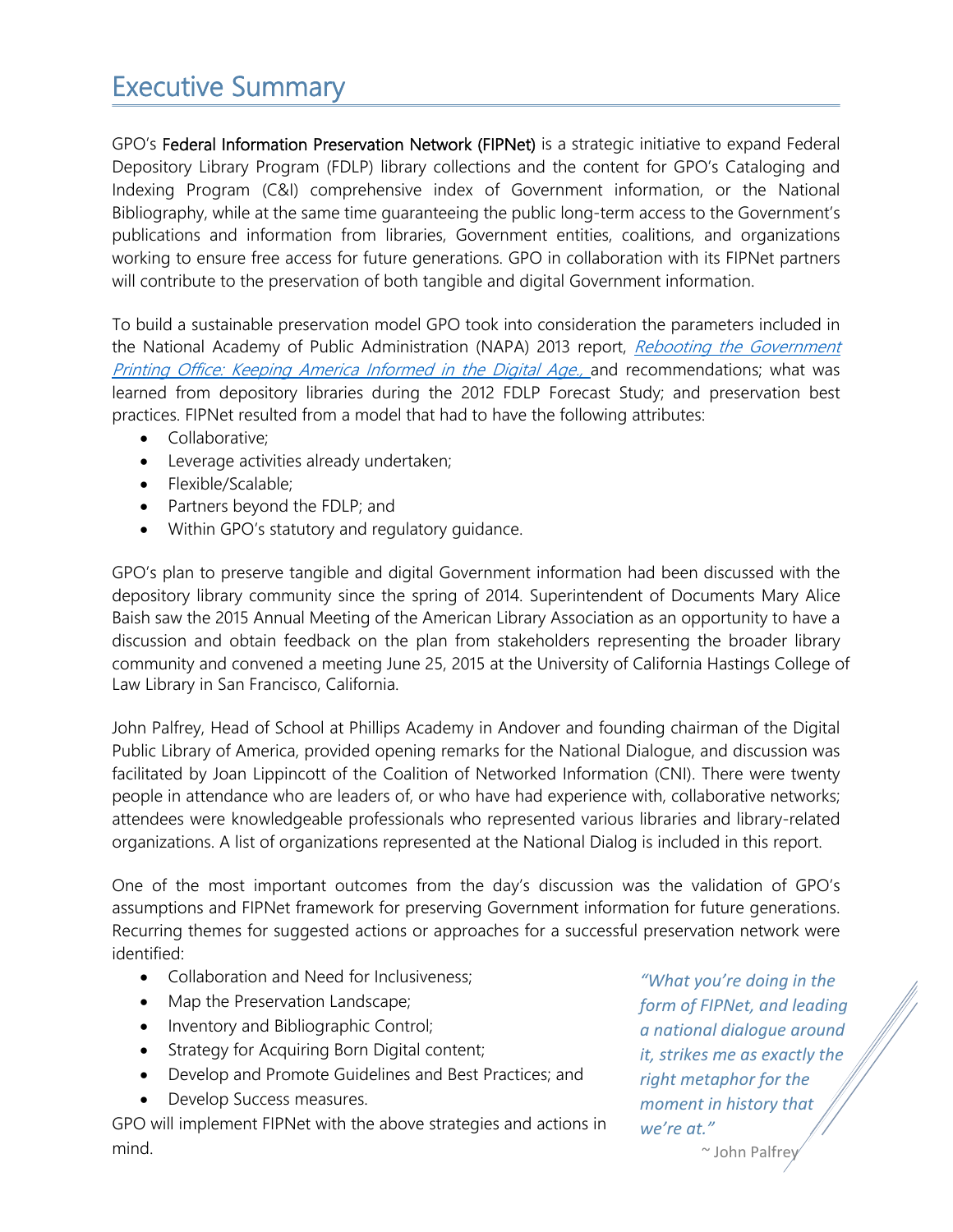# TABLE OF CONTENTS

# Executive Summary

# Setting the Stage

### The Dialogue

.

- Summation of John Palfrey's Opening Remarks
- Making the Case for FIPNet
- Preservation of and Access to Federal Information
- Identifying Preservation Solutions: Opportunities for Collaboration and Partnership

### **Outcomes**

- Validation
- Major Themes

### Appendices

- National Dialogue Agenda
- Organizations Represented at the National Dialogue
- Federal Information Preservation Network (FIPNet) Information Sheet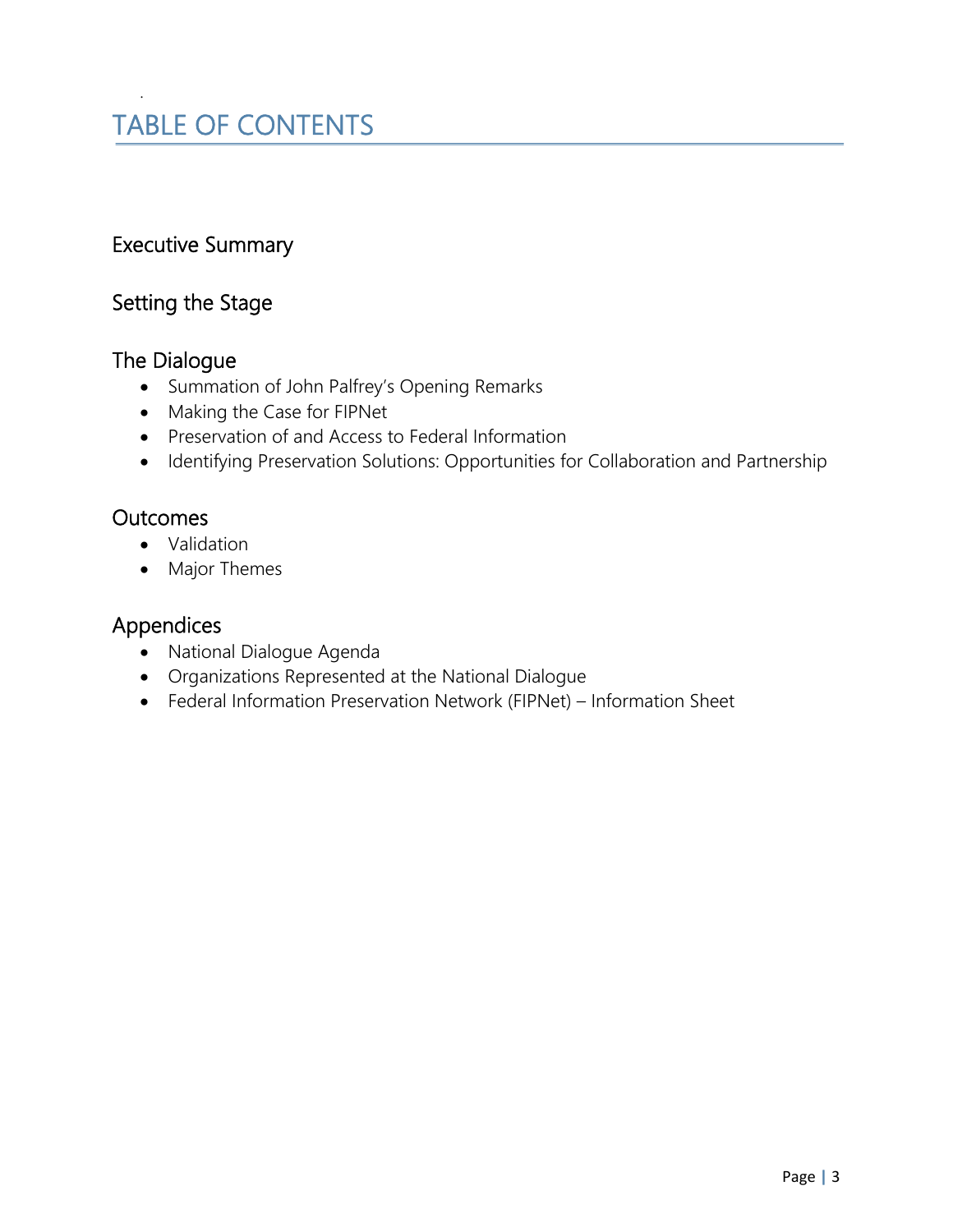# Setting the Stage

The Principles of Government Information guide GPO's work for the Public Information Programs of the Superintendent of Documents. They were developed by GPO in 1996 as part of the Report to Congress: Study to Identify Measures Necessary for a Successful Transition to a More Electronic Federal Depository Library Program. The first principle is, "The public has the right of access to Government information." The other four principles are Government obligations that ensure and support the public's right:

- Government has the obligation to disseminate and provide broad public access to its information.
- Government has an obligation to guarantee the authenticity and integrity of its information.
- Government has an obligation to preserve its information.
- Government information created or compiled by Government employees or at Government expense should remain in the public domain.

The National Dialogue focused on the principle that it is the Government's obligation to preserve its information. The historic collections of tangible Federal Government publications held by libraries of the Federal Depository Library Program (FDLP) and Federal agencies, and the born digital Federal information of today are a priceless information asset for the American people. This information tells the story of our Republic through Government works produced during the more than two hundred years of our history. Accessible Government information is a public good that can improve the quality of life for the American people. It advances government efficiency, improves accountability, and fuels private sector innovation, scientific discovery, and economic growth. Yet, this information asset is vulnerable to decay, neglect, obsolescence, damage, theft, and content degradation. A network of partners working cooperatively to preserve Federal Government information will ensure that this information asset remains freely accessible to the American citizenry both now and for future generations.

In January 2013 after a ten month study, of the then Government Printing Office (GPO), the National Academy of Public Administration (NAPA) issued its report, Rebooting the Government Printing Office: Keeping America Informed in the Digital Age.<sup>1</sup> It provided recommendations to strengthen GPO and its transformation for the digital age. Among the recommendations NAPA made was for GPO to develop a comprehensive plan to preserve the historical print collection of Government documents through digitization and ingest into FDsys, a preservation repository. FDsys conforms to ISO 14721, the Open Archival Information System Reference Model for preservation and access. GPO accepted the NAPA recommendations and is committed to implementing them.

At the time the NAPA study was undertaken, GPO was already in the midst of the FDLP Forecast Study.<sup>2</sup> The Forecast Study, now complete, was an important research initiative to gather data in order for GPO to better understand the pressing issues, goals, and viewpoints of depositories;

<sup>&</sup>lt;sup>1</sup> The full NAPA report is available from: http://www.gpo.gov/pdfs/about/GPO\_NAPA\_Report\_FINAL.pdf.

<sup>&</sup>lt;sup>2</sup> In 2012 a study of libraries in the Federal Depository Library Program (FDLP) was undertaken to assess the needs of depository libraries and to determine how they viewed the future and ideal FDLP. More information about the study, including the final report, is available from: http://www.fdlp.gov/project-list/fdlp-forecast-study.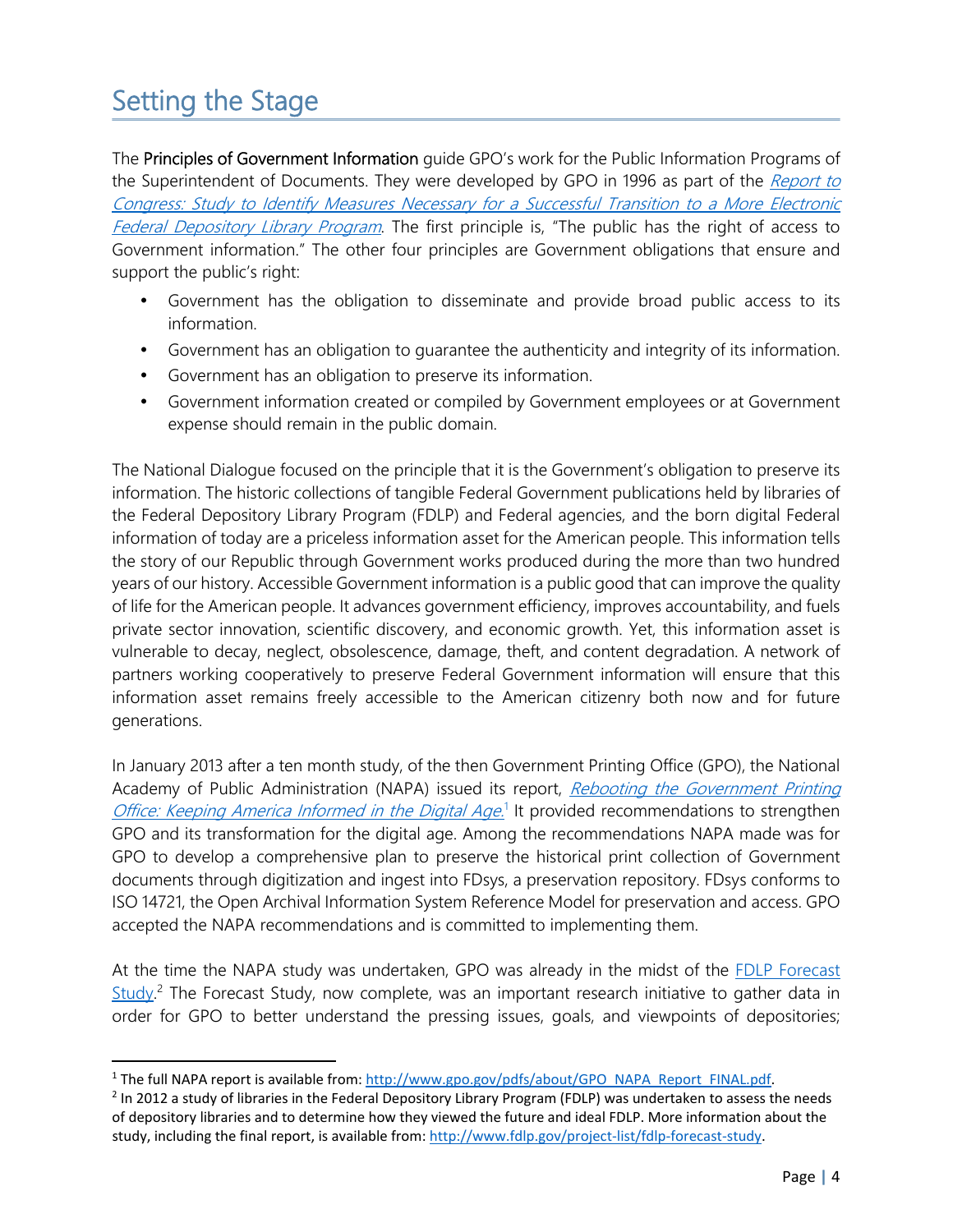document the needs, vision, and environment in which individual depositories exist at the state level; and obtain a clear vision, based on consensus, about the FDLP's future direction. One of the major findings of the Study is that many libraries look to preservation to ensure that access is reliable and that content remains available into the future. And depositories want GPO to coordinate and lead this effort.

To build a sustainable preservation model GPO took into consideration the parameters included in the NAPA report recommendations, what was learned from depository libraries during the FDLP Forecast Study, and preservation best practices. The model had to have the following attributes:

- Collaborative:
- No additional responsibilities for FDLs;
- Leverage activities already undertaken;
- Flexible/Scalable;
- Partners beyond the FDLP; and
- Within GPO's statutory and regulatory guidance.

The result, GPO's Federal Information Preservation Network (FIPNet). FIPNet is a strategic initiative to expand FDLP library collections and the content for GPO's Cataloging and Indexing Program (C&I) comprehensive index of Government information, or the National Bibliography, while at the same time guaranteeing the public long-term access to the Government's publications and information from libraries, Government entities, coalitions, and organizations working to ensure free access for future generations. GPO in collaboration with its FIPNet partners will contribute to the preservation of both tangible and digital Government information.

The distributed collection of Government information to be preserved is referred to as the National Collection of U.S. Government Information and its scope is the corpus of Federal Government information dissemination products, regardless of format or medium, that have been paid for with Federal funds. Declassified materials and materials whose privacy considerations have expired are included within scope of the National Collection. In developing the preservation plan GPO made several assumptions:

- The Principles of Government Information adopted by GPO in 1996 remain valid for the digital age.
- Government information is a national asset and library collections of tangible and digital Government content are valuable to ensuring an informed citizenry.
- The Federal Depository Library Program continues to be relevant in the digital age.
- No one library or institution can do all that is required to preserve the entire corpus of Government information.
- GPO will lead and coordinate a government-wide strategy for managing the life cycle of the comprehensive collection of tangible and digital Government information.
- Collaboration and partnerships with Federal depository libraries, Federal agencies, and with additional public and private sector entities are necessary to accomplish lifecycle management of tangible and digital Government information.
- Geographically dispersed collections of tangible publications and redundancy of digital files are necessary to ensure local access to Federal Government information.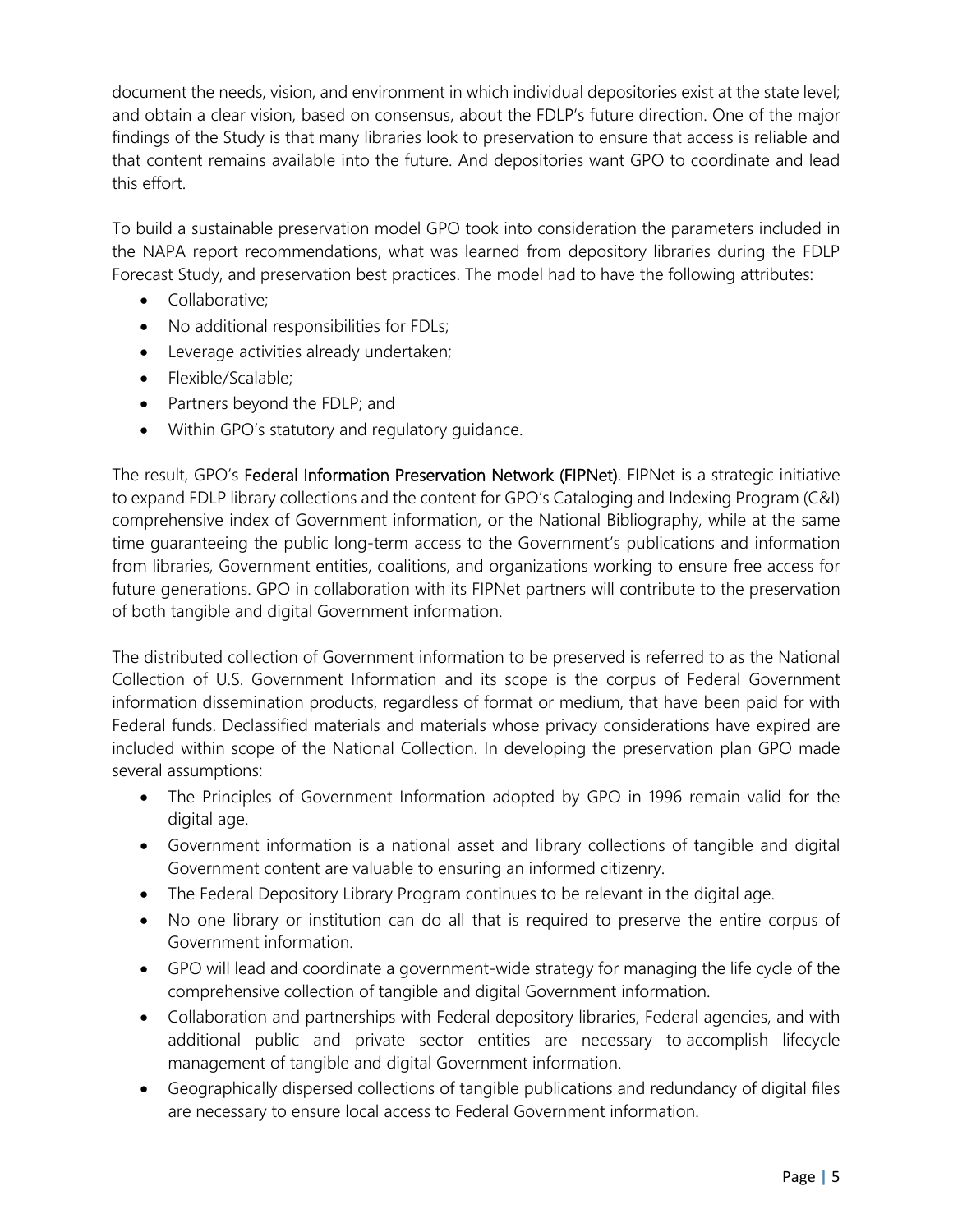# The Dialogue

While GPO's plan to preserve tangible and digital Government information had been discussed with the depository library community since the spring of 2014, the summer 2015 Annual Meeting of the American Library Association provided an opportunity to have a discussion and obtain feedback on the plan from stakeholders representing the broader library community.

The National Dialogue was co-sponsored by GPO and the University of California Hastings College of the Law Library. Joan Lippincott of the Coalition of Networked Information (CNI) facilitated the three and a half hour discussion. The afternoon's program began with welcomes by Provost and Academic Dean of UC Hastings College of the Law Elizabeth Hillman, and Superintendent of Documents Mary Alice Baish, and opening remarks by John Palfrey, Head of School at Phillips Academy in Andover, MA and former executive director of the Berkman Center for Internet and Society. There were twenty people in attendance who are leaders of, or who have had experience with, collaborative networks; attendees were knowledgeable professionals who represented various libraries and library-related organizations.

### SUMMATION OF JOHN PALFREY'S OPENING REMARKS

It's on all of us – we as citizens in the broadest sense, "to support libraries as they make this crucial transition from predominantly an analog era to a digital era" Palfrey began. He asked, how do we keep doing all the wonderful things libraries have done for so long, while adding new and wonderful things that can and should be done in the digital era? Though optimistic he cautions, that if we don't do this right, in the digital age we could end up with less access. Palfrey referred to the challenges of privacy, first-sale doctrine and copyright, shedding (what will you stop doing?), and sustainability of a volunteer network.

Palfrey went on to say that this national dialogue on preservation is important because it is addressing exactly the core work that all of us think is so important. He doesn't believe the Federal depository system ought to go away; it has worked so well in a collaborative way and historically it has been so effective. In fact Palfrey said, the FDLP "needs to be bolstered and continued. It's not sufficient for the digital era. It's not enough, much as the existing library statute is not enough or the existing activities of any of our individual libraries …"

We're here today to figure out the conceptual work and how "to bring forward this program that's been so successful for so long and let's do it in a way that it's going to be highly networked and highly digital and highly attuned to the opportunities and the challenges of the digital age."

Palfrey's quick reaction to FIPNet was, "I think it's awesome!" And the right direction. He identified three important positive aspects of FIPNet:

- The premise of collaboration;
- It advances both access and preservation for the long run; and
- It provides for mass amount of digitized content accessible for children to learn to be good citizens – bedrock work that is necessary for a democratic society.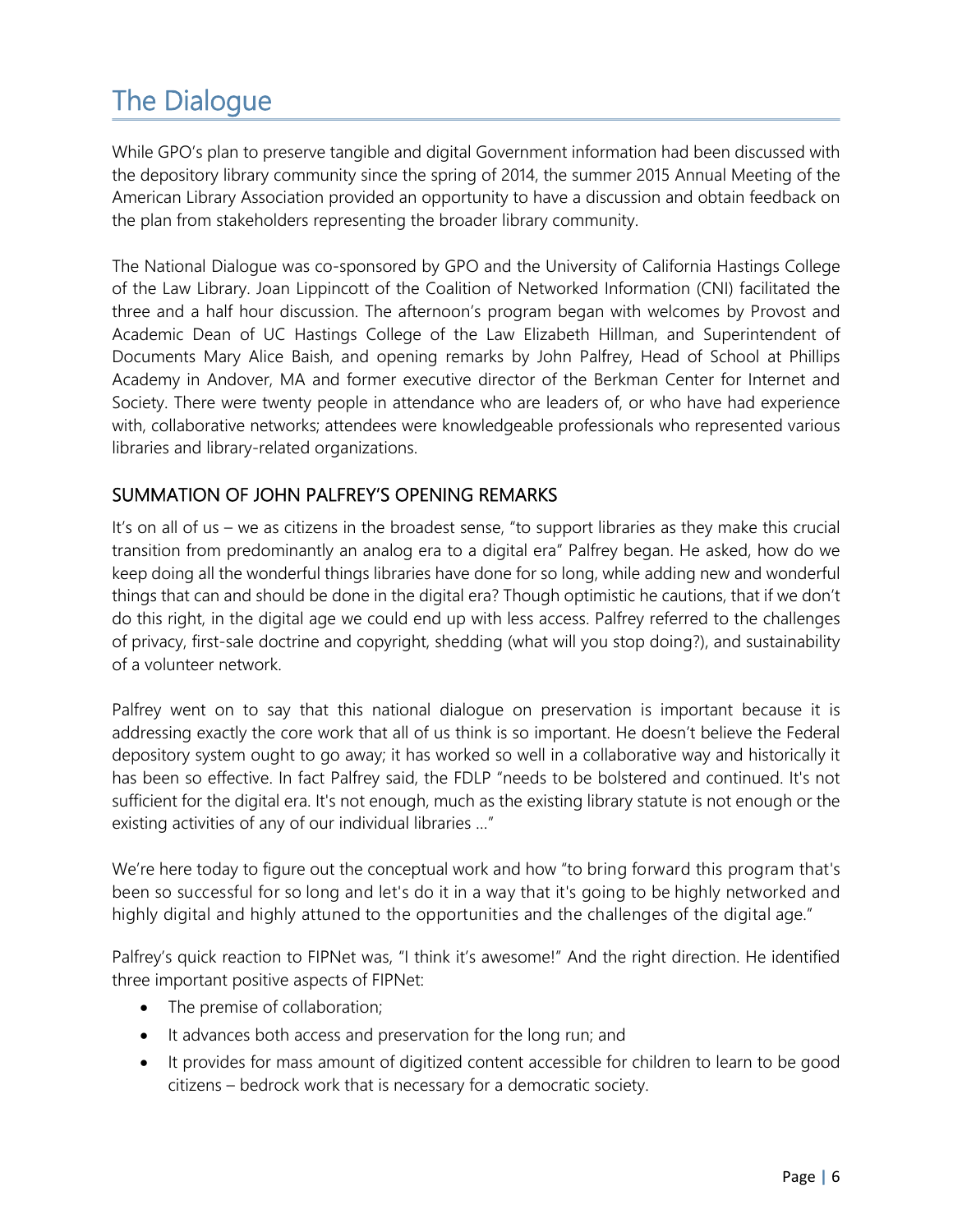### **DISCUSSION**

The discussion was organized into three topics: Making the Case for FIPNet, Preservation of and Access to Federal Information, and Identifying Preservation Solutions.

### DISCUSSION TOPIC 1: MAKING THE CASE FOR FIPNET

Dr. Martin Halbert, Dean of Libraries and Associate Professor at the University of North Texas, introduced this discussion topic by asserting "the information of the United States government will always be of enduring importance and significance culturally, economically, historically and scientifically because of the sheer scale of the government, its unique centrality to our nation, its simultaneously singular and plural institutional character, and our enormous and ongoing shared social investment in it as a country and a people."

Halbert noted that making the case for FIPNet begins with three broad issues that are simultaneously challenges and opportunities:

- Challenge 1: Funding and the priorities that libraries face in making the transition from print to digital.
- Challenge 2: Building and maintaining digital expertise and infrastructure.
- Challenge 3: Organizing collective action and scale.

To begin the first discussion topic, participants were asked about gaps in preservation and access to Federal information that add to our risk levels, and what they were doing to mitigate this risk. It was noted that significant risk factors exist for both tangible and digital Government information. The first risk mentioned was the absence of a comprehensive bibliography of U.S. Government publications. This presents a variety of problems and challenges including identifying the corpus of Government information for which preservation is needed, determining the condition of the materials, setting priorities for digitization, and collaboratively managing the national collection to ensure access.

Another identified risk was "not necessarily having an agenda or a sense of a map of the various efforts that all contribute to solving the problem." A related risk mentioned was the lack of identification of the most critical content to address first. One attendee put it this way, "We cannot digitize everything at once. Not everything has equal value … to make this successful, we have to have some kind of process to prioritize as we move forward."

It was pointed out, and there was much agreement, that while we know that digitizing the historical collection of Government documents and information products is very important, a bigger risk is the loss of born digital content. This content is not distributed in any coherent manner; it goes up on an agency's website, and it goes away. To prevent a "digital black hole" and to create a sustainable access and preservation program we need to figure out "how to retools our organizations and our collaborations around the notion of moving from print to digital."

Collaborative digitization projects, shared best practices for digitization among stakeholder partners, and leadership from GPO and others working collaboratively to set priorities for developing digital collections of Government information are needed as well.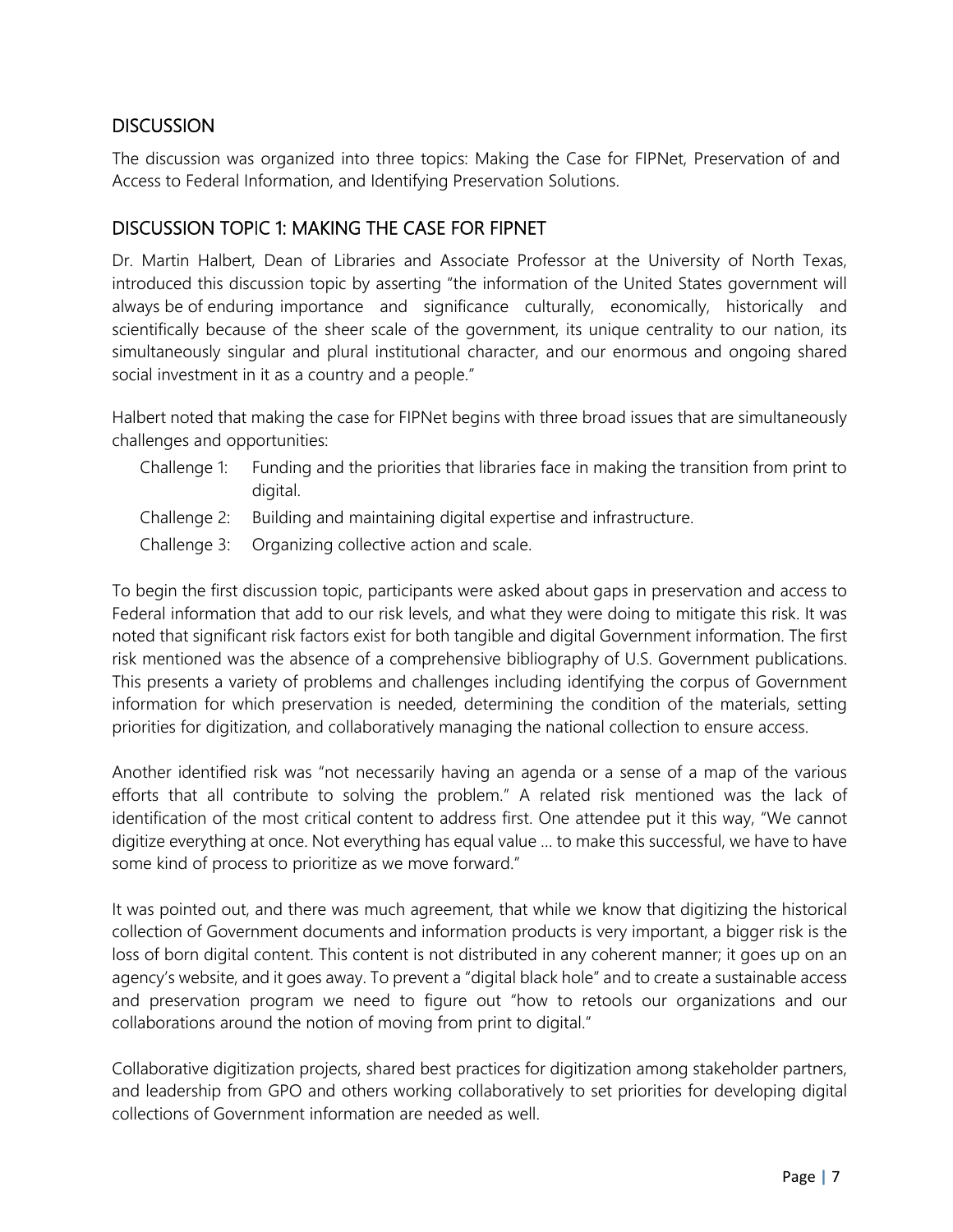### DISCUSSION TOPIC 2: PRESERVATION OF AND ACCESS TO FEDERAL INFORMATION

The aim of the second topic of discussion was to gain a better understanding of the priority of preservation of and access to Federal information from the perspective of the institutions and organizations represented by attendees.

Representatives from University of California System, Committee on Institutional Cooperation (CIC), HathiTrust, Association of Southeastern Research Libraries (ASERL), Center for Research Libraries (CRL), and OCLC described their collaborative preservation efforts. All have made a commitment to preservation of the print publications, though the levels of commitment vary.

Issues with Google scanning were raised as was the need for an inventory or catalog—the need to track who has what, how many copies there are, what has been digitized, who can discard, and what can be put into remote or centralized storage. This lead to a discussion of the need for national policies and standards for digitization and metadata and the need for collaboration with various stakeholders in their development. And this circled back to the need to map the preservation landscape.

The observation was made that "there is not anywhere near the same level of systematic efforts to try to preserve digital information in the Federal sphere like there is in the print sphere." The desire to see preservation of Federal digital assets made a national priority was expressed, along with the need to leverage our efforts and coordinate. The need to identify the best way to orchestrate this was conveyed. Involving the agency publishers in the collaboration was suggested.

Most of the day's discussion related to preservation. We're preserving for public access. It was pointed out that it is often difficult to justify the value of these efforts if their use cannot be seen or understood. The suggestion was made to employ case studies of how digitized materials are used. Many organizations have longstanding policy statements about access to Government information. The value of the distributed model of Federal depository libraries was recognized and viewed as a feature not be lost in the digital age. A willingness was expressed to request or seek Federal or private funding to support access and preservation of Government information.

### DISCUSSION TOPIC 3: IDENTIFYING PRESERVATION SOLUTIONS: OPPORTUNITIES FOR COLLABORATION AND PARTNERSHIP

Chuck Eckman, Dean of Libraries at the University of Miami, introduced this discussion topic by describing some of the collaborative preservation efforts in which his library participates. He finds the collaborative model quite compelling, stating "ongoing collaboration can really streamline the ways in which we get access to content, making it discoverable and useable and doing it in a sustainable way." From the administrator viewpoint, collaboration reduces the risk of failure, reduces institutional investment, and creates a context for inspiring support from management, and acts as a bridge that "ties institutional imperatives," which Eckman believes is really important as libraries transition to digital. "We know how to preserve digital information. It requires active professional engagement at regular intervals to migrate, refresh and back up the content. And many partner hands are required." The "many partners model" of FIPNet lends itself to a promising successful future.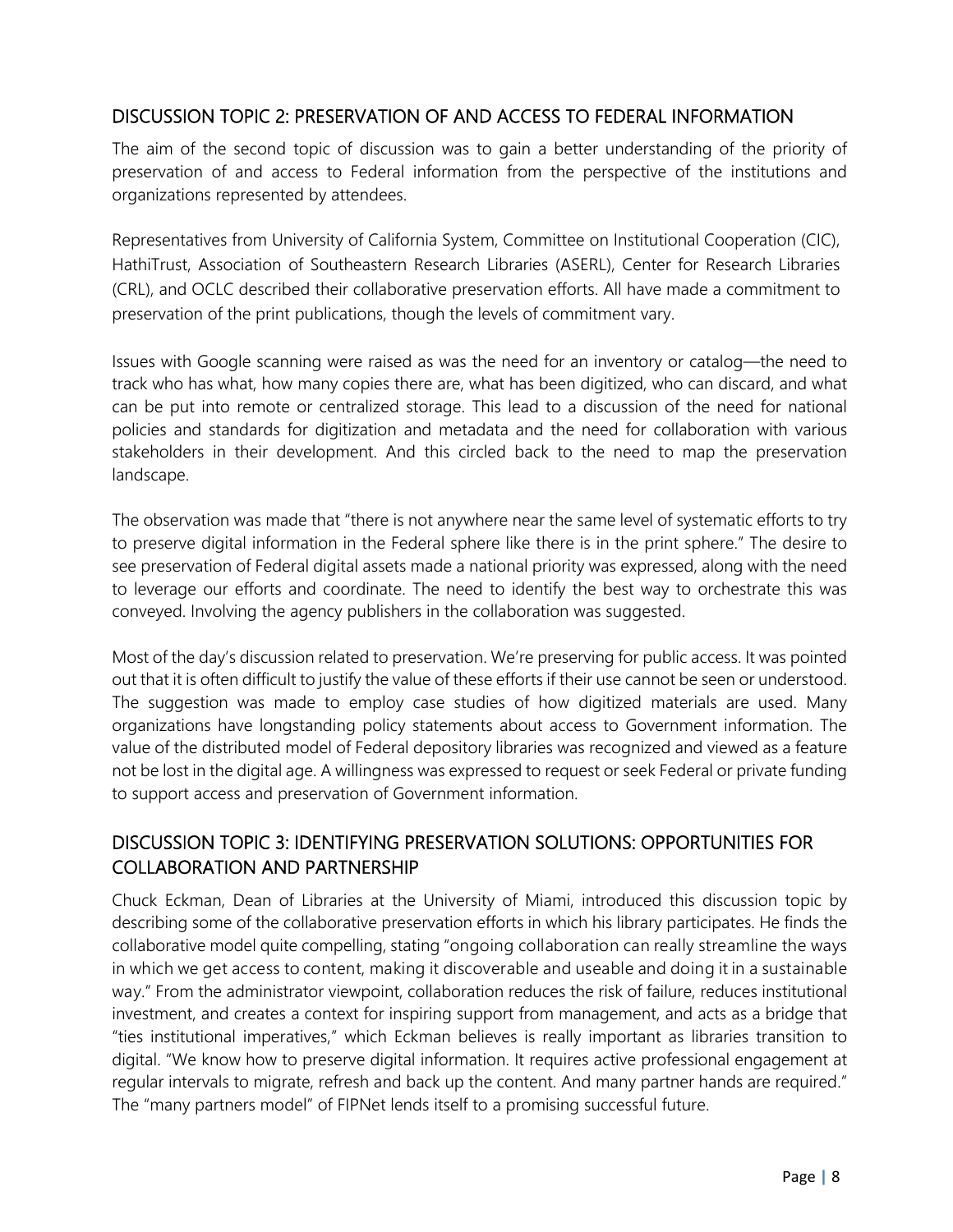Discussion began by responding to a question about recognizing existing collaborative preservation efforts and if they might benefit from additional partners or resources – could they be "low-hanging fruit" and further collaboration be encouraged? It was noted that a key word there was resources – and the continual cry of the need for more. "But until you really know what the resource need is, it's hard to talk about that." It was suggested that funding Federal agencies be looked at to determine if there are any funding collaborations for them. It was further suggested that the few Federal agencies that provide grants and other funding for preservation collaborate to "build an argument to Congress for additional funding."

While there currently is collaboration in a variety of preservation areas, many local efforts are not known outside of their regions. Conversation circled back to the need to map the preservation landscape as it would provide a way of assessing what's being accomplished and by whom. This mapping effort would also identify gaps and potential opportunities for collaboration and future growth. Federal agency collaboration was raised once again, with the possibility of determining the landscape and developing principles and priorities for preservation put forward.

Collaborative partnerships can and should start small and provide opportunities for participation and incremental growth. Participants warned that attempts at a large-scale, one-size-fits-all, national effort will likely fail. A recommended approach to move forward is to test the model on a small scale, show successes, and then expand the model.

A number of different collaborative models were mentioned, including ASERL's (Association of Southeastern Research Libraries) Centers of Excellence, the University of California System, Digital the Public Library of America, and the End-of-Term Crawl. Participants in the National Dialogue asserted that a key part of the success and sustainability of FIPNet would be through keeping the governance of FIPNet so that the widest possible number of stakeholders can participate and "operate at the level or the way that fits all these other models they are trying to cope with at their own institutions … we should create an environment that allows for and accepts all that difference."

Leadership will be required from GPO to facilitate partnerships and work with stakeholders within academia, government, and the public to make the case for preserving Government information and that the lack of preservation and access to government information is a barrier to the vision of open government. As a part of its leadership, GPO should promote best practices and develop the means for how partners can contribute to digitization, web harvesting, cataloging, content hosting, and other FIPNet preservation roles.

"In addition to working with the community groups, I think it's really important to tell a story that the public can understand … ultimately, for this to take hold, it has to be a public issue and the public has to understand what is at risk." It's not enough for just librarians to fight the preservation battle, preservation of Government information has to be on the public's agenda.

Attendees believed the National Dialogue was beneficial and that additional dialogue sessions with other stakeholder groups similar to this one should be held to gain additional perspectives and support.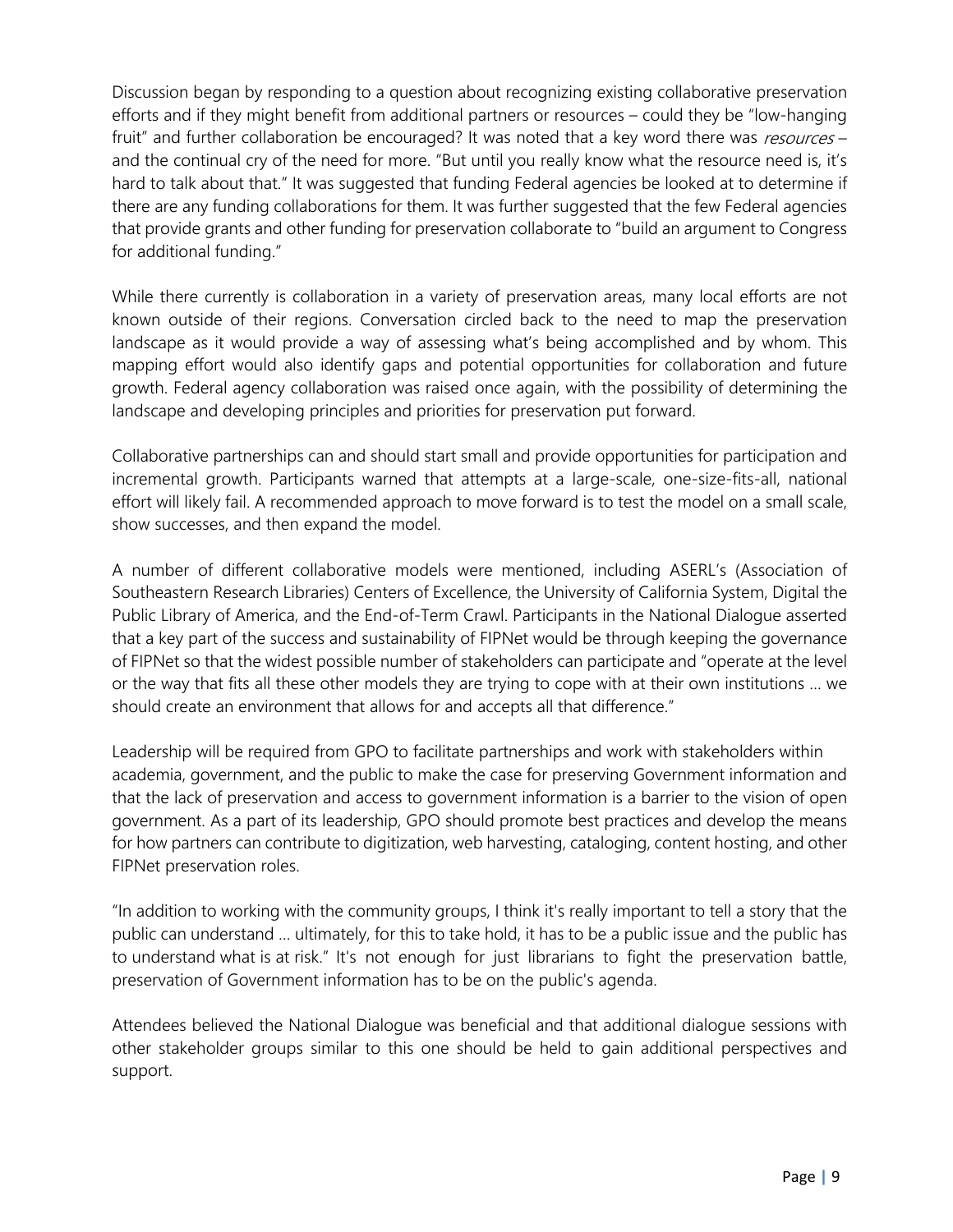### VALIDATION

One of the most important outcomes from the day's discussion was the validation of GPO's assumptions and FIPNet framework for preserving Government information for future generations.

### MAJOR THEMES

Recurring themes for suggested actions or approaches for a successful preservation network were identified:

### Collaboration:

The preservation and access challenge is too great for one institution or organization to do it alone. Resources and knowledge are multiplied when many stakeholders participate together. Just as collections of Government information are geographically spread across the United States, the people who manage these collections and the user communities they serve must have a voice in the success of current and future plans for maintaining permanent public access to the collection in all formats.

### Map the Preservation Landscape:

Many libraries across the U.S. are engaged in a variety of strategies to maintain permanent public access to Government information collections. Mapping the landscape of these local level efforts is a way to elevate an awareness of the contribution of local institutions, join likeminded libraries together in collaborative partnerships, assess gaps in the preservation of the national collection, and set cost-effective plans for preserving tangible publications, digitizing publications for preservation and access, and harvesting and preserving Federal Web content.

### Inventory and Bibliographic Control:

Government information has been recognized by a variety of stakeholders and noted by President Obama as a "national asset." It is impossible to manage valuable information assets without first being able to account for what they are, describe them, know where they are held, and how they are being managed. Bringing the national collection inventory under bibliographic control is of the utmost importance.

### Born Digital Content

A huge risk is the loss of born digital or web-based Government content. It goes up on an agency's website, and it goes away. We must collaborate in a strategic manner to prevent a "digital black hole" of Government information.

### Develop and Promote Guidelines and Best Practices:

"We have to figure out ways of assisting other organizations through FIPNet by broadening the base of digital library expertise … and jump starting their progress more quickly and affordably." This can be facilitated by the development and promotion of guidelines, standards, best practices, and responsibilities for the various FIPNet partnership opportunities.

### Need for Inclusiveness:

Participants noted the success of FIPNet will require providing a way for local preservation efforts to contribute to the national preservation effort without constraints of trying to decide which collections or information formats are the highest priority for preservation. Participants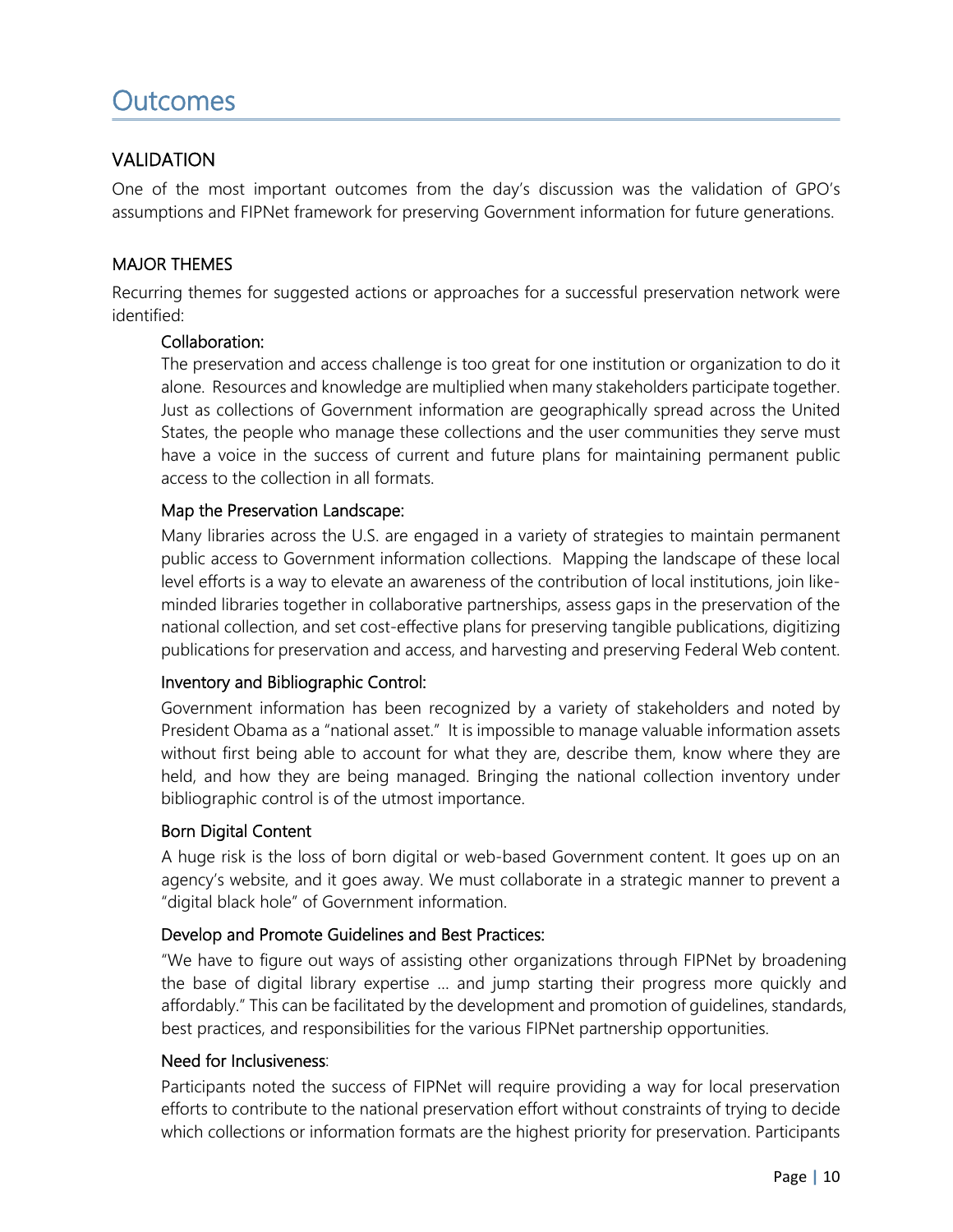noted that there are many differing perspectives and opinions about whether tangible publications, collection digitization, or harvesting web content should be the priority focus of preservation. However, what everyone does agree upon is that Government information is an asset; there is a shared goal that it needs to be preserved for future generations.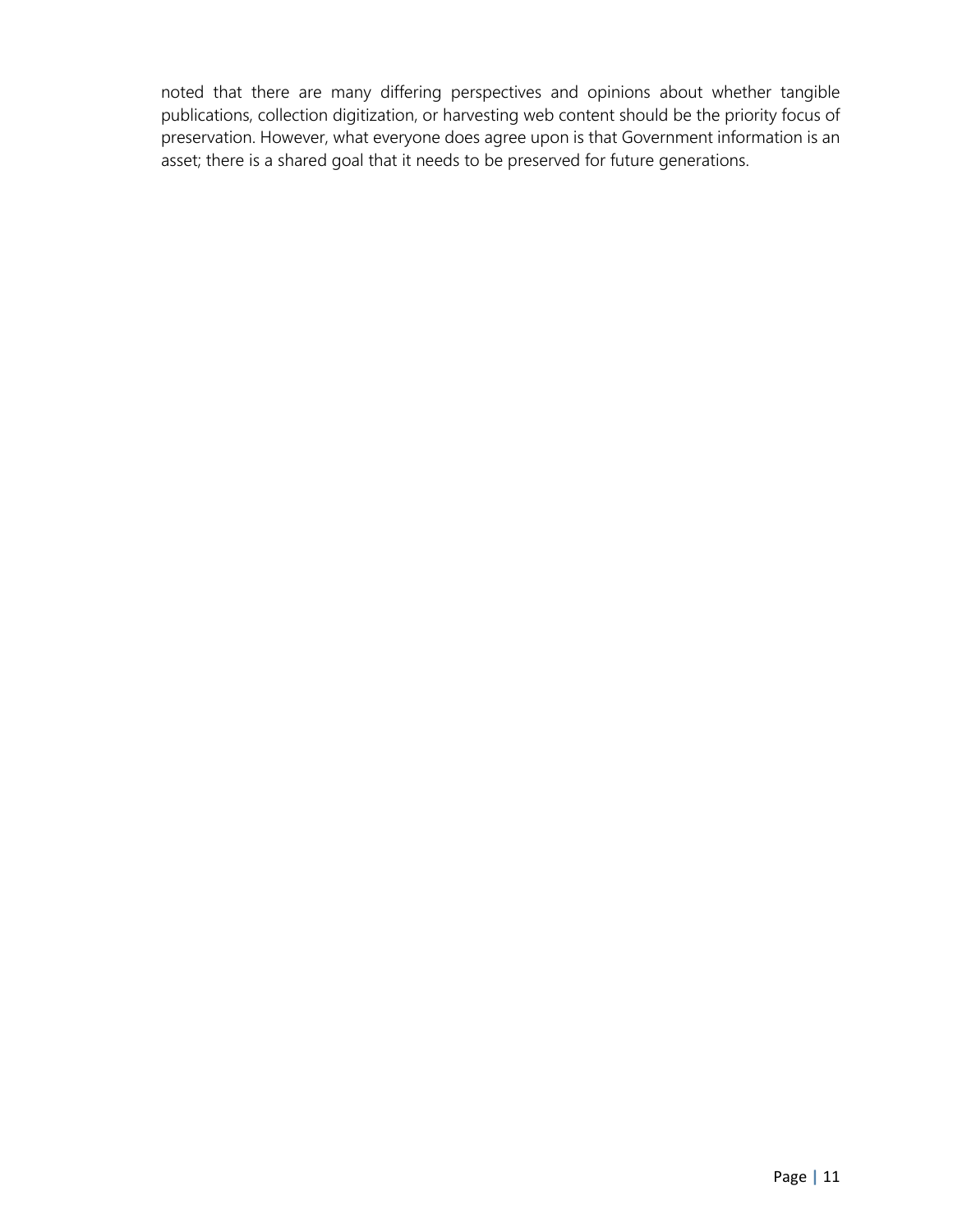| Federal Information Preservation Network – Information Sheet  15 |  |
|------------------------------------------------------------------|--|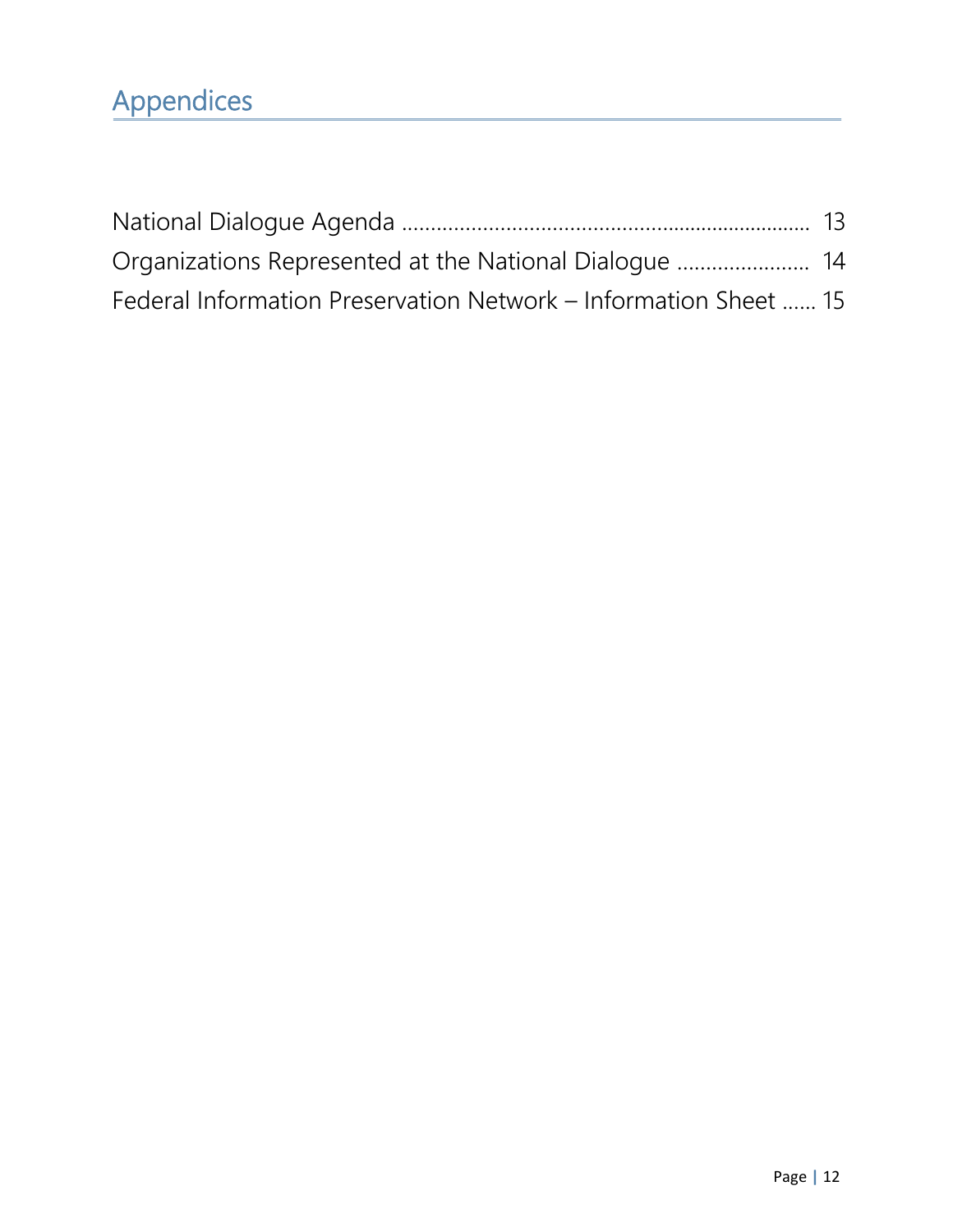## **Federal Information Preservation Network (FIPNet): A National Dialogue**

Co-Sponsored by the U.S. Government Publishing Office (GPO) and the UC Hastings College of the Law Library

> **San Francisco, CA June 25, 2015 1:00pm – 4:30pm**

### **1:00 Welcome and Overview**

### Welcome

*Elizabeth Hillman, Provost and Academic Dean UC Hastings College of Law Mary Alice Baish, Superintendent of Documents Government Publishing Office (GPO) Joan Lippincott, Facilitator* 

Participant Introductions

#### Opening Remarks *John Palfrey, Director Berkman Center for Internet & Society*

### **1:20 Setting the Stage (GPO)**

- Purpose of Meeting
- Vision of the Federal Information Preservation Network (FIPNet)

### **1:40 Making a Case for FIPNet**

- **Introduction** *Martin Halbert, Dean of Libraries and Associate Professor University of North Texas*
- Addressing Risk Factors
- **Identifying Gaps**
- **Supporting Key Stakeholders**

### **2:30 Break**

### **2:45 Preservation of and Access to Federal Information**

- Where does this fit with your organization's priorities?
- **Building community support for FIPNet as a national priority**

#### **3:15 Identifying Preservation Solutions: Opportunities for Collaboration and Partnership, etc.**

- **Introduction** *Maura Marx, Acting Director Institute of Museum and Library Services (IMLS)*
- **Benefits and Challenges of a Collective Effort**
- **Success Stories**
- Other approaches

### **4:00 Wrap Up and Next Steps**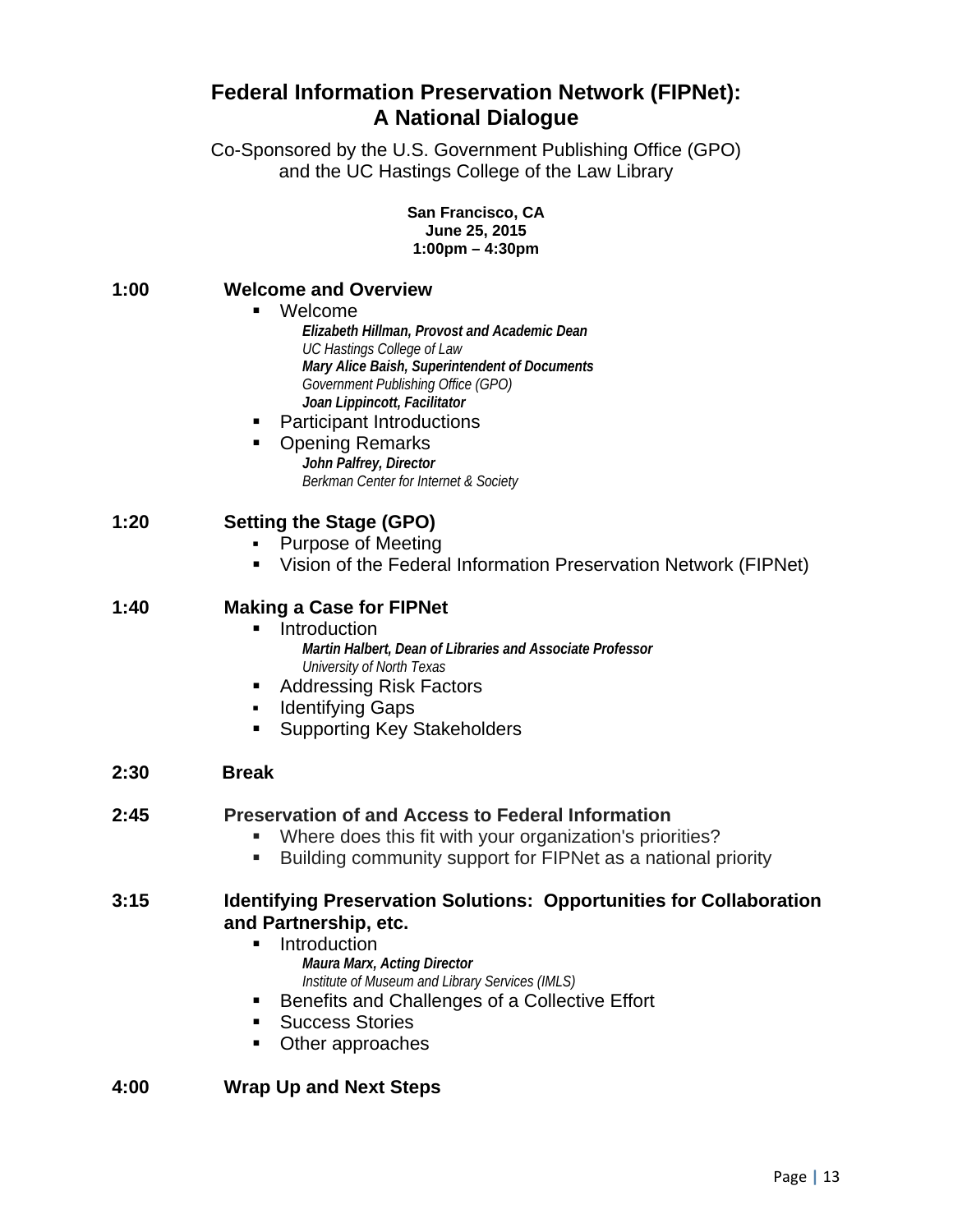# Organizations Represented at the National Dialogue

American Library Association Washington Office, Office for Information Technology Policy Association of Southeastern Research Libraries Berkman Center for Internet & Society California Digital Library Center for Research Libraries Chief Officers of State Library Agencies Coalition for Networked Information Committee on Institutional Cooperation Depository Library Council Digital Public Library of America Institute of Museum and Library Services Ithaka S+R Library of Congress OCLC Research University of California Hastings College of the Law University of Georgia University of Miami University of North Texas U.S. Government Publishing Office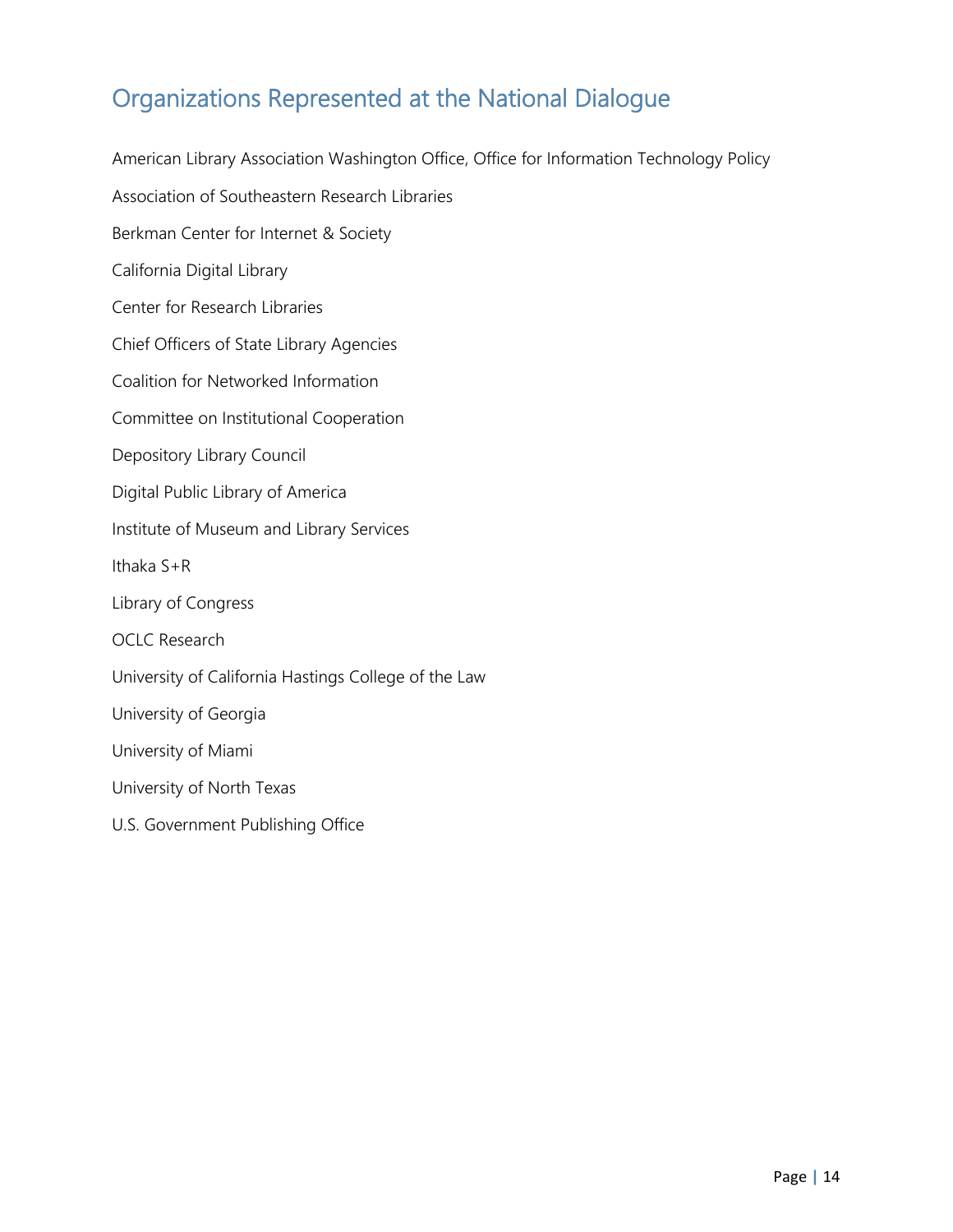A component of the National Plan for Access to U.S. Government Information

# To ensure access to Federal Government information for future generations

A national network dedicated to the preservation of both tangible and digital Federal Government information that elevates public awareness of Government information collections and their governing agencies and institutions.